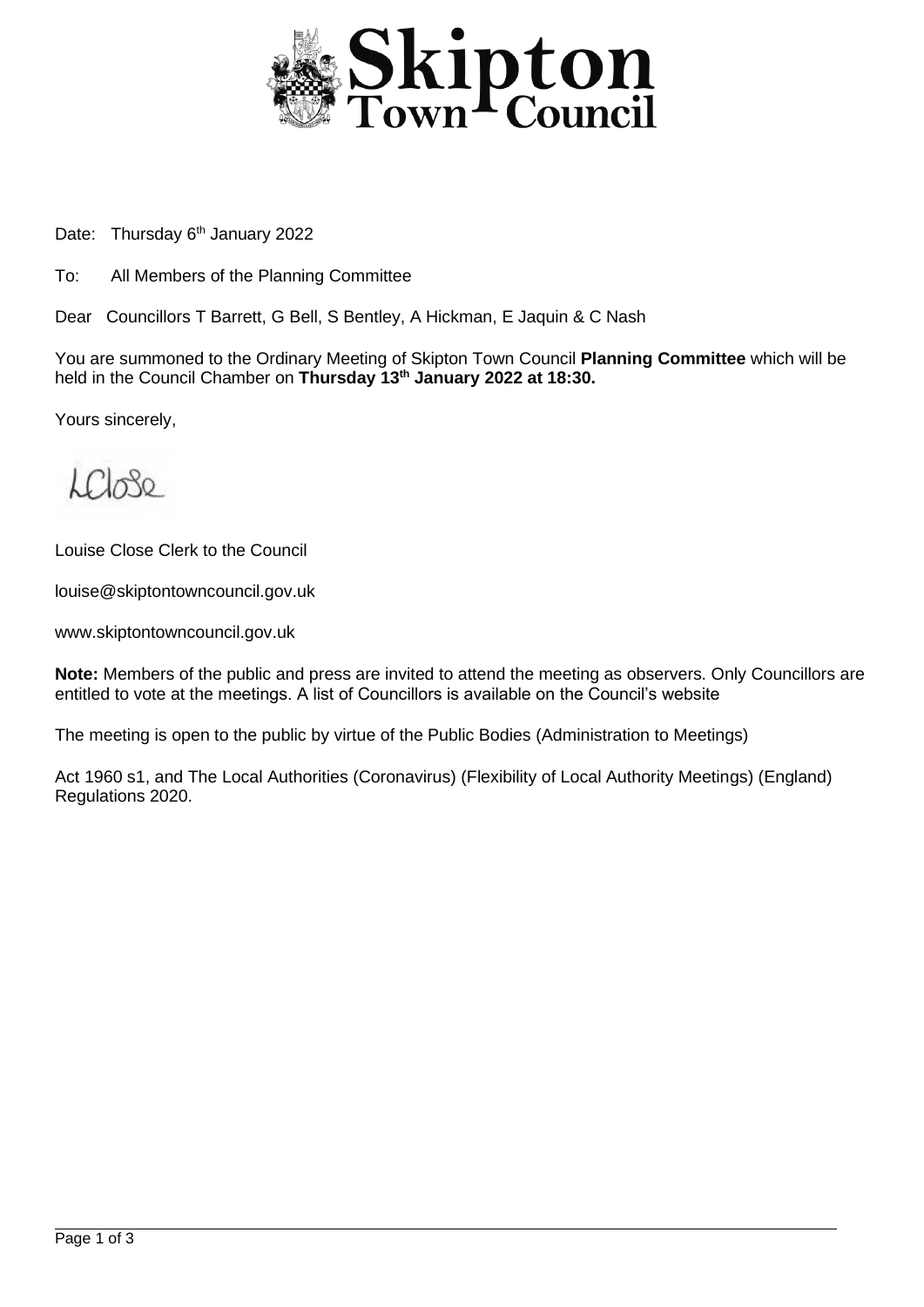## **SKIPTON TOWN COUNCIL 13th January 2022 18:30**

#### **A copy of the agenda is available in larger print upon request.**

# **A G E N D A**

#### **1. Chairman's Remarks**

#### **2. Apologies for Absence**

#### **3. Disclosures of Interest**

To receive any disclosable pecuniary interests from members on matters to be considered at the meeting. The disclosure should include the nature of the interest.

#### **4. Dispensations**

To decide upon any dispensation requests from members received by the Clerk in respect of this meeting.

#### **5. Representations from public**

RESOLUTION to adjourn the meeting in order to allow members of the public to make representations, answer questions and give evidence in respect of the business on the agenda. Each member of the public is entitled to speak for 3 minutes.

• Questions / observations from members of the public

#### **6. Minutes of the Previous Meeting**

To approve the minutes of the Planning Committee held on the 21<sup>st</sup> October 2021

#### **7. To report and receive information arising from the minutes of items not on the agenda**

- To receive an update from Sharon Fox at NYCC regarding Little Brook.
- To receive an update from Cllr Jaquin regarding Craven Disability Forum's consultation

#### **8. Road Safety**

To receive an update from Network Rail

#### **9. Street Naming consultation**

To consider a proposal for the Wyvern Way development

#### **10. CDC Spatial Planning Consultation**

- a. Flood Risk and Water Management Supplementary Planning Document (SPD)
- b. Green Infrastructure and Biodiversity SPD
- c. Good Design SPD
- d. Rural Workers Dwellings SPD

For information please visit - www.cravendc.gov.uk/spatialplanningconsultations

\_\_\_\_\_\_\_\_\_\_\_\_\_\_\_\_\_\_\_\_\_\_\_\_\_\_\_\_\_\_\_\_\_\_\_\_\_\_\_\_\_\_\_\_\_\_\_\_\_\_\_\_\_\_\_\_\_\_\_\_ \_\_\_\_\_\_\_\_\_\_